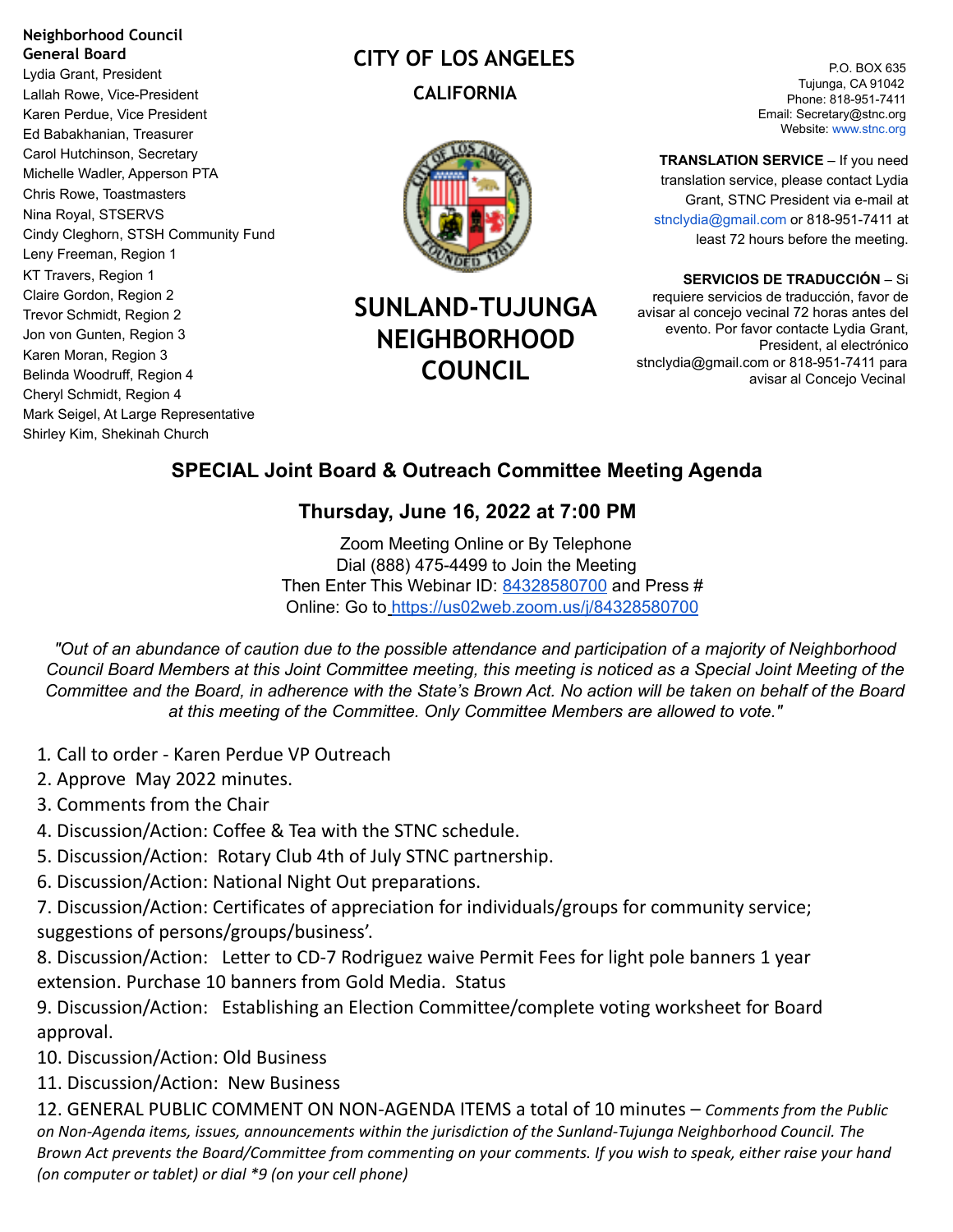- 13. Announcements: Next Outreach Committee meeting: July 21, 2022
- 14. Committee Closing Comments, Acknowledgements

15. Adjourn.

Every person wishing to address the Board must dial 1 (888) 475-4499 and enter 84328580700, and then press # to join the meeting. The meeting can also be joined from the Zoom join meeting screen using Webinar ID 84328580700. Instructions on how to sign up for public comment will be given to listeners at the start of the meeting.

*The Neighborhood Council system enables meaningful civic participation for all Angelenos and serves as a voice for improving government responsiveness to local communities and their needs. We are an advisory body to the City of Los Angeles, comprised of stakeholder volunteers who are devoted to the mission of improving our communities.*

*Unless otherwise specified, all items on the meeting agenda are for Discussion and Possible Action and* may be taken out of order at the discretion of the Committee Chair. This is an online virtual meeting, *please understand that there may be some connection delays from time to time.*

Si requiere servicios de traducción, favor de avisar al Concejo Vecinal 3 días de trabajo (72 horas) antes del evento. Por favor contacte Carol Hutchinson, Secretaria, por correo electrónico Secretary@STNC.org para avisar al Concejo Vecinal.

IN CONFORMITY WITH THE SEPTEMBER 16, 2021 ENACTMENT OF CALIFORNIA ASSEMBLY BILL 361 (RIVAS) AND DUE TO CONCERNS OVER COVID-19, THE BOARD OF SUNLAND-TUJUNGA NEIGHBORHOOD COUNCIL MEETING (STNC) WILL BE CONDUCTED ENTIRELY WITH A CALL-IN OPTION OR INTERNET SERVICE OPTION.

**PUBLIC INPUT AT NEIGHBORHOOD COUNCIL MEETINGS** The public is requested dial \*9 or use the Raise Hand option when prompted by the presiding officer, to address the Board on any agenda item before the Board takes an action on an item. Comments from the public on agenda items will be heard only when the respective item is being considered. Comments from the public on other matters not appearing on the agenda that are within the Board's jurisdiction will be heard during the General Public Comment period. Please note that under the Brown Act, the Board is prevented from acting on a matter that you bring to its attention during the General Public Comment period; however, the issue raised by a member of the public may become the subject of a future Board meeting. Public comment is limited to (2) Two minutes per speaker, unless adjusted by the presiding officer of the Board.

Any messaging or virtual background is in the control of the individual board member in their personal capacity and does not reflect any formal position of the Neighborhood Council or the City of Los Angeles.

AB 361 Updates: Public comment cannot be required to be submitted in advance of the meeting, only real-time public comment is required. If there are any broadcasting interruptions that prevent the public from observing or hearing the meeting, the meeting must be recessed or adjourned. If members of the public are unable to provide public comment or be heard due to issues within the Sunland-Tujunga Neighborhood Council's control, the meeting must be recessed or adjourned.

**THE AMERICAN WITH DISABILITIES ACT:** As a covered entity under Title II of the Americans with Disabilities Act, the City of Los Angeles does not discriminate on the basis of disability and, upon request, will provide reasonable accommodation to ensure equal access to its programs,